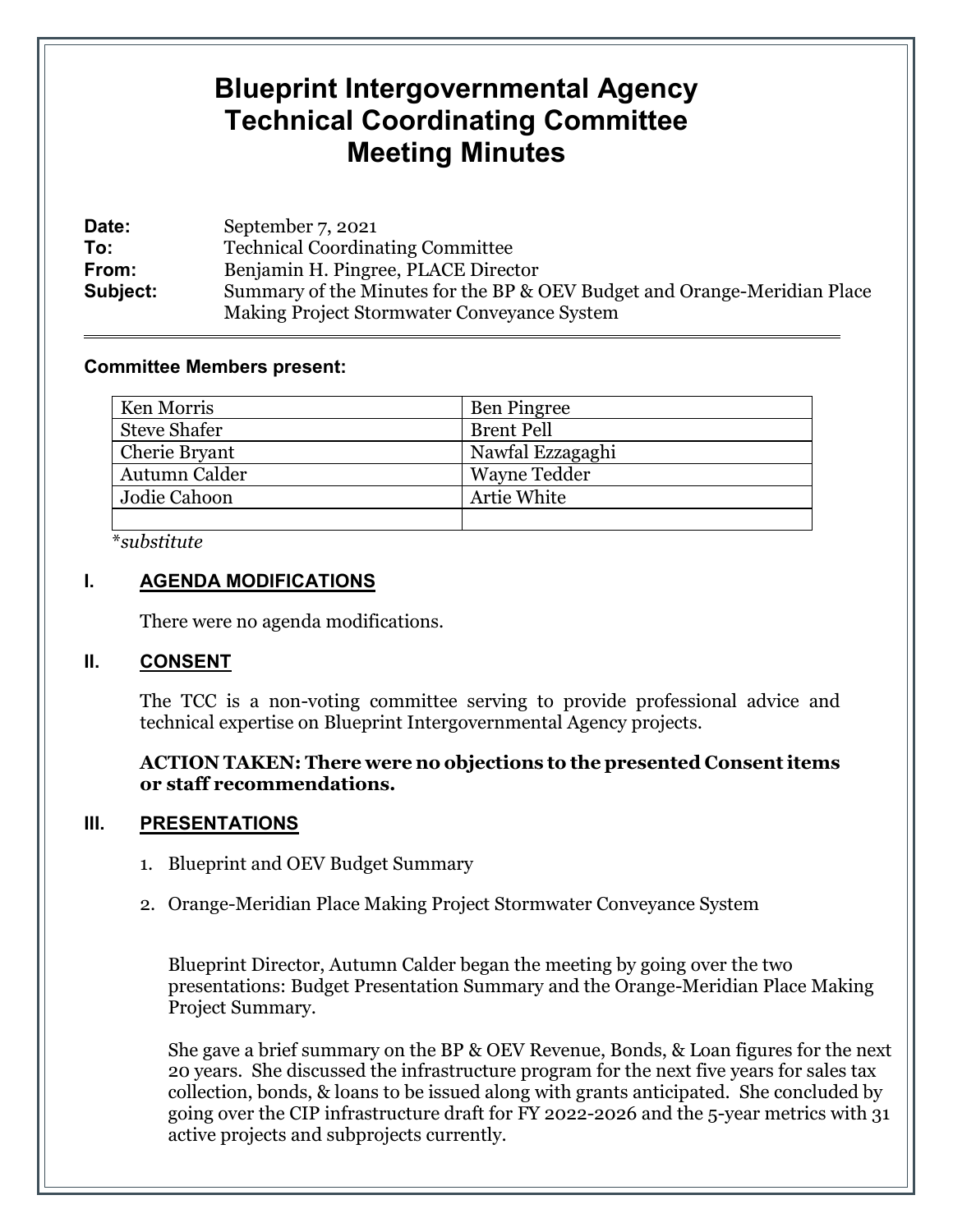Autumn gave the background & origin of the Orange-Meridian Placemaking project as it relates to the current budget amount. She explained that this project was prioritized by the IA Board of Directors starting back in 2018, and that it is a top ranked CCQ (Community Enhancement Connectivity & Quality of Life) project. She reviewed the three components of the project. The component that was the primary topic of this meeting was the East Ditch Stormwater Improvements. She discussed the goals of the East Ditch improvements.

Mark Llewellyn, Halff, presented the challenges, issues, and alternatives of this project from a hydrologic and hydraulic perspective. He discussed the FEMA Current Effective Model, the Duplicate Effective Model, and the process to reach the Existing Conditions Model. Within the project area, the floodplain is expanded in the Existing Condition Model versus the Duplicate Effective Model. He also identified ownership issues with the East Ditch in the project area and the need to acquire right of way.

Mark Llewellyn discussed three alternatives for the East Ditch improvements; two with box culvert enclosure of the ditch and one open conveyance alternative. Halff's overall assessment was that from the three alternatives given, they believe they can show a no rise with all three alternatives as it relates to Existing Conditions model.

Ms. Calder then said that none of the three alternatives will achieve the original 2014 goal of redevelopment in that area and then asked what can be done to reduce the flood levels in that area. Mark then went over the pros and cons of the alternatives. He said that the main issue with this project is the constriction at Adams Street and if future improvements are made at Adams Street, what will happen downstream. Because once it is open it up, the water has to go somewhere. He stated that the open conveyance option provides more flexibility for the future.

Assistant City Manager, Wayne Tedder asked for another alternative showing the ditch opened up into a pond amenity in the floodplain between Polk Drive and the shopping center. Mark said it could be done, but they have not analyzed it yet.

Jodie Cahoon, City of Tallahassee Stormwater Manager, stated that the no rise for permitting has to be done on the effective FIS. He further commented that if you create a pond instead of a channel improvement, that there would not be any noticeable impacts downstream because the pond would be relatively small compared to the volume of water in the system. The pond would have to be larger and deeper to create a community amenity with water quality benefits to be further analyzed. He also suggested that to reduce the floodplain, the conveyance and constriction at Adams Street and downstream impacts would have to be analyzed and addressed.

Mr. Tedder recommended lifting the area aesthetics up without having any negative impact on the floodplain possibly by purchasing properties in the floodplain and turning it into a shallow, treatment area as a park, but didn't agree with the alternative of a wall on one side and opening up a ditch.

Ms. Calder said that purchasing properties in the floodplain for the floodplain reduction (if possible), beautification, tree mitigation, or other ideas would be worth exploring.